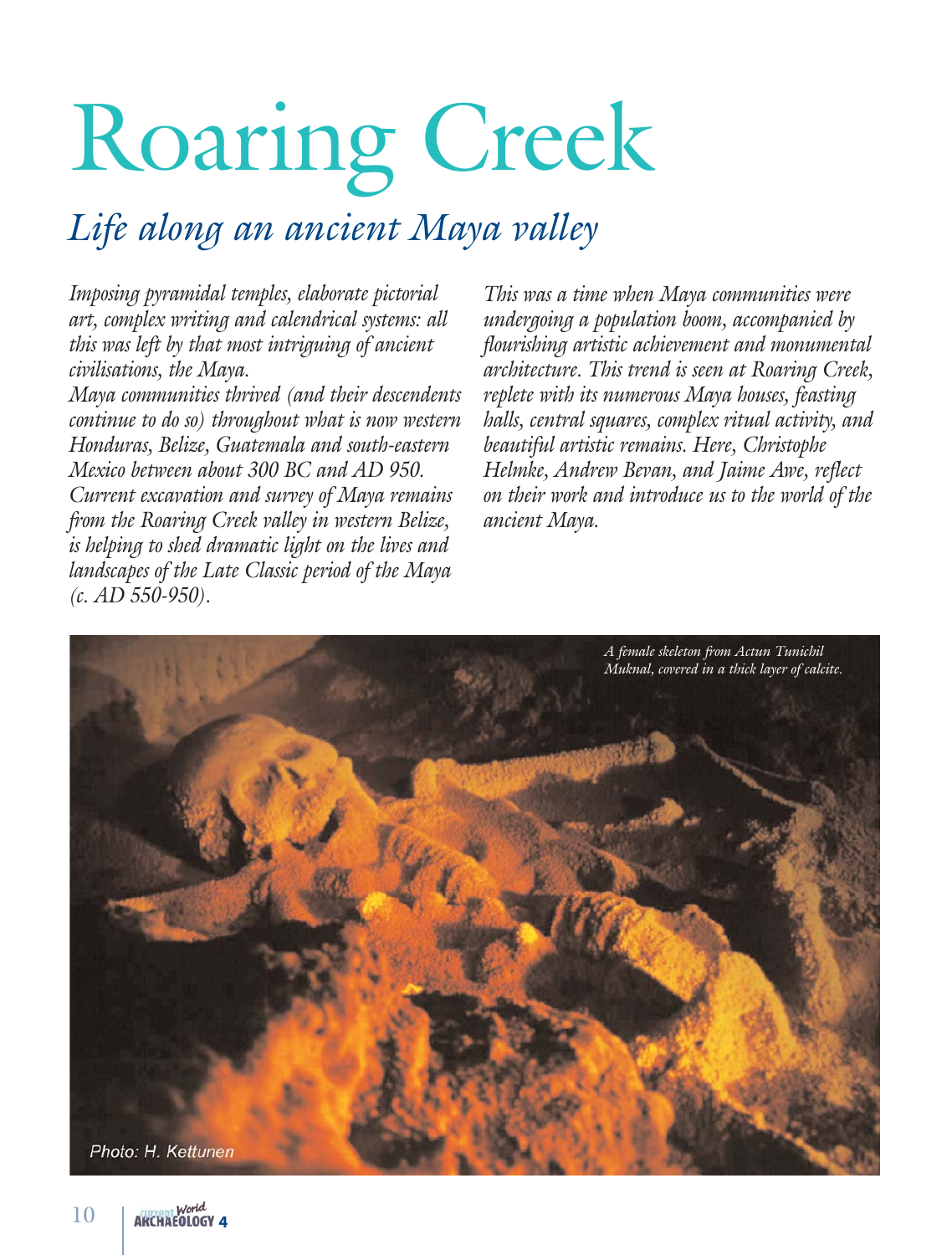

*Left. Map of the Roaring Creek valley. The inset shows a close-up of the area surveyed so far. The settlement mounds are shown in red.* 

*Below. Map of the Maya world and some of its major sites.*

Today, the Roaring Creek valley in western Belize is made up of verdant jungle and open field systems, in which hide a Maya landscape of settlements and ritual cave sites. Though evidence of Maya occupation goes right back to the Late Formative period (c. 300-150 BC), most of the archaeology comes from the Late Classic period (550-950 AD), when the Roaring Creek valley became densely populated. At that time, the land becomes dotted with houses and the extensive network of caves that surround the valley become the place of increased ritual activity that seems to have included human sacrifice.

## *Living among the ancient Maya...*

Through survey, excavation, and cave exploration we have been piecing together the world of the Maya living in the valley. However, archaeological survey in this part of the world is challenging since we have had to deal not only with open landscapes of pasture, maize fields and citrus plantations, but also with dense rainforest. In the fields and plantations, field reconnaissance is relatively easy

and large areas can be covered, but in the jungle, it is slow-going and confined to narrow corridors that we have to cut by machete. Nevertheless, the work is rewarding since we have found that both open and now-forested areas once supported dense Maya settlements.

Of course, our best view of Maya settlement is across the more accessible cultivated

valley floor. Since 2001, teams of three to ten surveyors have walked in evenly-spaced straight lines, fixing the location of archaeological remains with Global Positioning Systems (GPS), collecting artefacts exposed on the surface, and recording other information such as the dimensions of features. From this information we have been able to plot a detailed map showing all the surface remains that we come across. Most commonly we find low mounds of stones - heaps of local

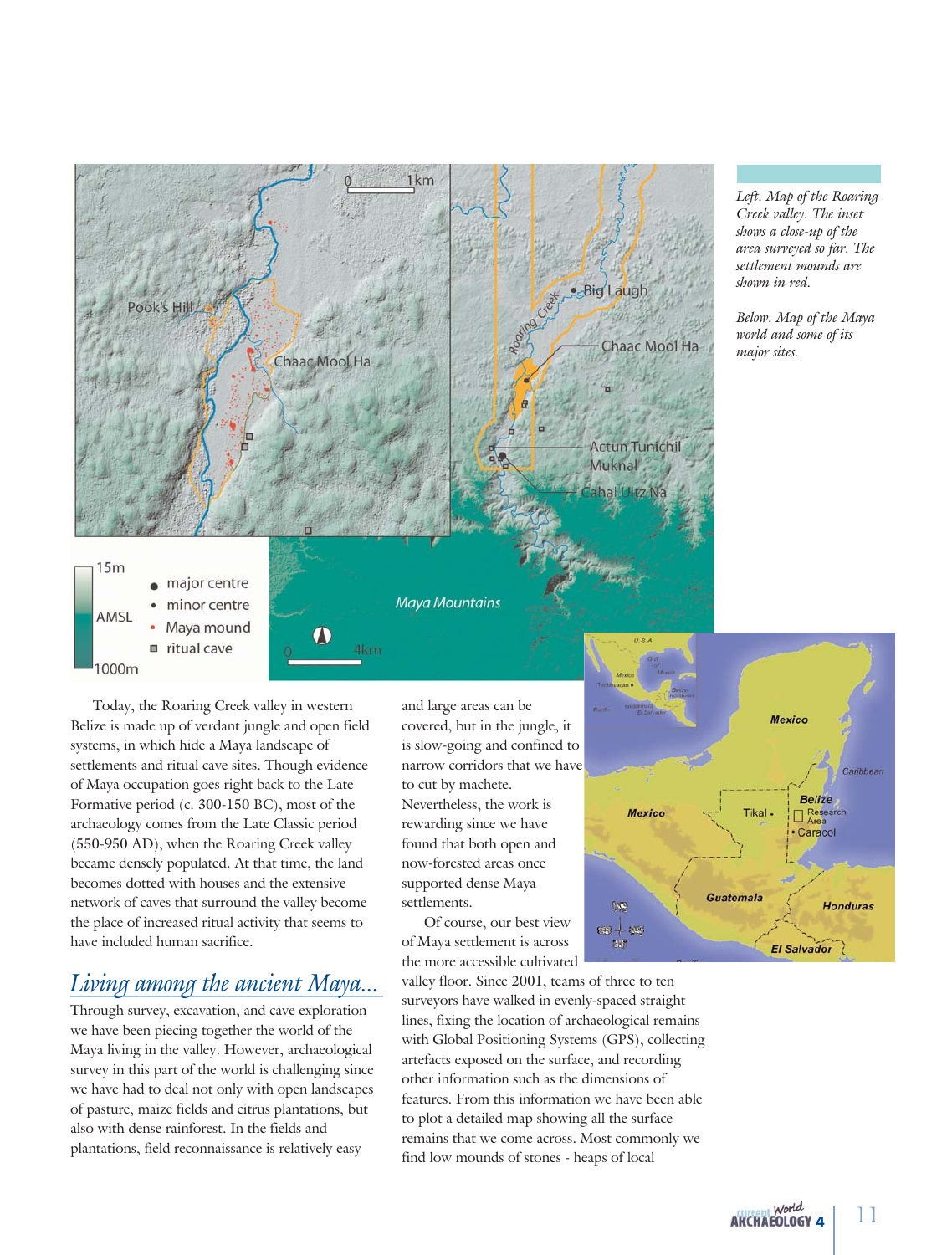

*Left. A perspective view of the Roaring Creek valley. The survey area is shown in grey and the floodplain in gold. Maya house-mounds are marked in red and it is interesting that there are none of these on the floodplain - either because this area has been heavily disturbed by river movement and constant flooding or because the Maya used it for crops rather than dwellings. The topography for this view is derived from a relatively new method of terrain mapping: two Synthetic Aperture Radar (SAR) antennae are mounted on a jet flying at c.30,000 ft across the region and these take simultaneous, but slightly offset radar images of the landscape. These images are an accurate way of mapping roads, rivers and vegetation, but they can also be processed to produce a detailed Digital Elevation Model (DEM). Such DEMs are something of a revelation for archaeologists in Belize who have previously had to rely on old, relatively low resolution paper maps (for more information, see www.globalterrain.com).*

limestone blocks, river cobbles and slate slabs.

Originally, the mounds were the masonry platforms upon which the Maya built their houses. Generally these 'house-mounds' are quite small, around 7 by 5m. Their actual houses were made out of wattle and daub, or pole and thatch. But most have not survived Belize's harsh tropical environment. However, such houses are still common today among more traditional communities. They remain popular because they can be easily rebuilt using local building materials if destroyed in a hurricane - something which happens all too often in this area.

From the archaeology, we can see that each Maya house had a hearth for cooking, plus spaces for sleeping and eating. We reckon that 5-6 people lived in each house, and were probably all members of the same family group. The ancient houses tended to be spaced at regular intervals of between 25 and 40m. Just outside the houses, the inhabitants undertook various small-scale industrial activities such as flint-knapping, weaving and possibly pot-making. Slightly beyond this, they had gardens where they would grow vegetables such as beans and squash, plus space for a few livestock such as turkeys, and some refuse dumps. Still further away, and often in areas separate from the houses, they had larger fields for crops of maize, the staple food of the Maya, both past and present. On the steeper slopes, they adeptly built terraces to preserve soil from erosion, while in marshy areas they often practiced 'raised field' agriculture. This was an intensive farming technique where the the swamps would be partially drained by artificially raising certain plots above the water line and then

surrounding them with irrigation canals.

By 800 AD, at the height of the Late Classic Period, all the archaeology points to a valley that had become densely populated. As some families grew in overall size and prospered, they gradually organised themselves into informal clusters of dwellings, facing onto a communal open space between the 'house-mounds'. When certain families became yet more successful, perhaps by increasing their land holdings or by spending some of their time specialising in certain lucrative crafts, they might be able to build a more formal '*plazuela*' group (Spanish for 'diminutive plaza'), with a shrine building, and other special amenities. Here we witness the emergence of something of a 'middleclass' in Roaring Creek valley replete with a more luxurious social life and high-status goods such as jade jewelry.

So far, we have surveyed six *plazuela* groups, and a good example of a typical plazuela, which well illustrates their relative wealth, comes from the site known as Pook's Hill (named after Kipling's Puck of Pook's Hill - wimsy on the part of the owners of the Pook's Hill Lodge and reserve). Pook's flourished throughout the Late Classic, but after about 950 AD, it was abandoned, along with countless other sites in the area. We have been intensively excavating the site since 2000.

Pook's is set amid lush rain forest on the western slopes of the valley. It is made up of a set of buildings encircling the plaza, a small quadrangular open space. There is a major structure on each of the four sides. To the east is a small shrine in which the inhabitants would bury their dead and make offerings to their deified ancestors. To the west is a

#### *Right. Night falls over the Roaring Creek Valley*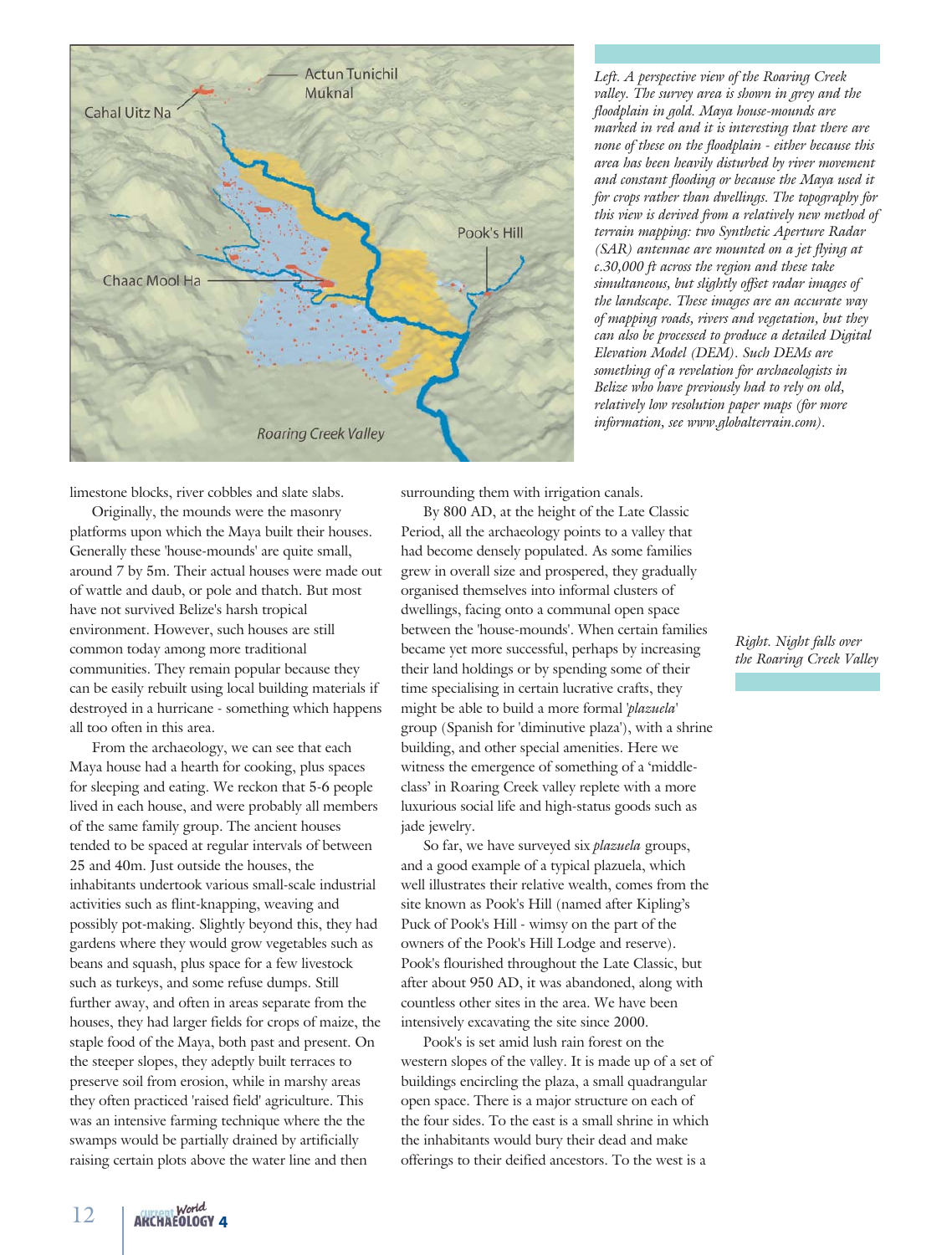

building that appears to have been a 'feasting hall', where venison was on the menu and drinks were served in beautiful pottery vessels (see the Box Feature on page 18). The merrymaking was accompanied by music played on small whistles known as ocarinas. We think that there were probably residential areas to the north and south.

At Pook's, we have discovered lots of finds that are typical of a higher-status Maya people. The most notable is the presence of jade, the ancient Maya's most precious material. This, they fashioned into beads and pendants for necklaces, and as decorative inlays for their own teeth. In addition, we found higher-quality stonework architecture, plus the remains of fancier foodstuffs such as peccary (wild boar), parrotfish, and venison.

The parrotfish, plus an incised Hawksbill turtle piece, come from the Caribbean coast, while Teotihuacaninspired pottery styles, green obsidian, and a circular shrine points to links with Mexico. This shows that the people of Pook's were clearly keen on exotic, hard to come-by goods, which must have bolstered their status in society.

All this points to how much better-off such families were from their poorer neighbours living on simple housemounds. Indeed, the fairly regular spacing of our six plazuelas, about 300-500 m apart, is one rough indication that such families exerted some control or influence over the families living around them, who may officially have been tenant farmers or other dependants. However, it is unlikely that the inhabitants of Pook's held much political power, and most of the valley's communities were no doubt under the immediate control of an even larger site, Chaac Mool Ha (a modern Maya name meaning 'Roaring Water').

We have not yet excavated the nearby site of Chaac Mool Ha, but our surveys show that it was made up of two large

plazuela platforms linked by causeway. It in turn probably served as an administrative outpost for an even larger and more impressive major centre of Cahal Uitz Na ('Mountain House Settlement') to the south, a monumental complex covering some three hectares and strategically located at the narrow point where the Roaring Creek emerges out of the Maya Mountains. Cahal Uitz Na was probably the local 'royal' centre for most of the Classic period, but it was itself dwarfed and indirectly dominated by the really topnotch places such as Tikal (in modern-day Guatemala) and Caracol (located in modern-day Belize), which were the real political and economic powerhouses in this part of the Maya world.

Though only some of the 'housemounds' in Roaring Creek yield enough pottery sherds for us to date them securely, those that do were all occupied during the Late Classic (550-950 AD). From our surveys, it seems that there were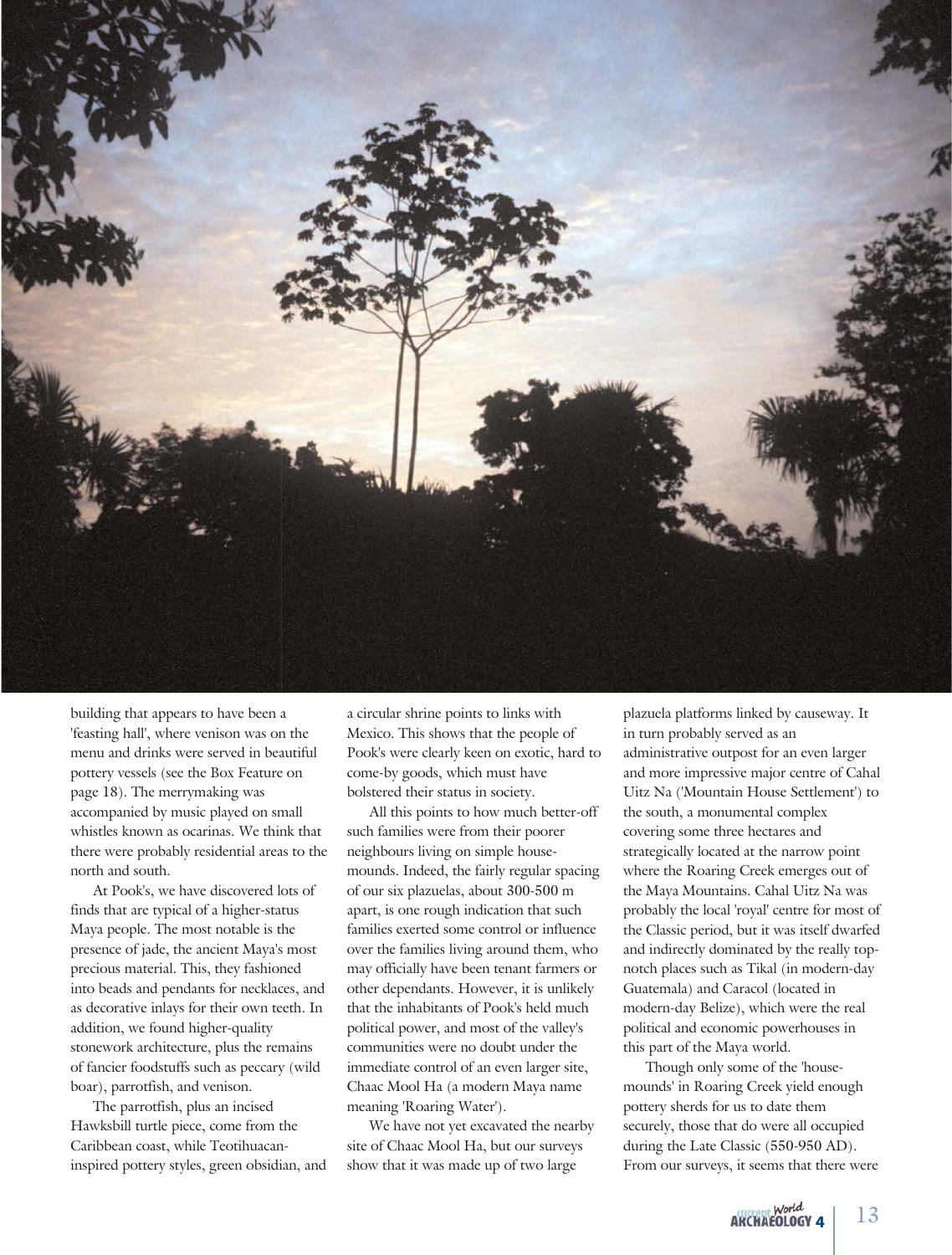just over a hundred mounds per square kilometre in the valley. Of these, some were probably not used as houses, and others may not have been occupied at exactly the same time. However, by around 700- 830 AD, it is likely that between 4500 and 7500 people lived just in the narrow stretch of valley between Cahal Uitz Na and Big Laugh (see map on page 11). Today, there are only a dozen or so families living in the area.

## *...and dying among the Maya*

In ancient Maya cosmology, the dead went on to the Underworld. To them, caves featured prominently as entrances to this netherworld. Maya worshippers used to visit the caves, and their descendents still do today. Fortuitously, the Roaring Creek valley has some of Belize's most stunning cave sites. The caves are found at the places where the softer limestone Lowlands and the harder granites of the Maya Mountains meet. Plenty of archaeology has come out of the caves, which provides privileged insights into the ritual lives of the Maya living in this area.

Of all the caves, the most famous is Actun Tunichil Muknal, or 'Stone Sepulchre Cave', which at 5km long is one of the most extensive caves in Belize, and is particularly renowned for its excellent archaeological preservation, great caving, and stunning natural formations. The archaeology from the caves in the area dates from as early as 600 BC to as late as 1250 AD, with a clear peak in its use during the Late Classic (c. 830-950 AD), at the time of the population boom. We think that the increasingly intensive use of the caves may be more than just a result of a larger local population. Rather, the intensive ritual activity could have been a reaction to social and political stresses as the land became overused and degraded, so that the people began to suffer shortages, and needed to turn more and more to the gods for help.

Indeed, the link between the caves, gods, and agriculture is clear from the archaeology that has come out of the caves. We find that the caves were mostly used for elaborate rituals where offerings were made to various manifestations of Chaak, an agricultural and rainmaking deity. Sometimes, in preparation for these rituals, the Maya extensively modified the natural cave environment by adding stairs, platforms, terraces, plaster floors, and small monolithic monuments. Ceramic vessels, animal remains, stone tools and a few items of personal regalia, such as carved shell ornaments and jade beads, are also associated with these rituals.





*Below. Reconstruction drawing of the eastern shrine at Pook's Hill.*

#### *Opposite page.*

*Top left. A bird-shaped ceramic whistle ('ocarina') from near the eastern shrine at Pook's.*

*Top right. A carved section of a Hawksbill turtle shell found in a grave at Pook's.*

*Right. Megan Bassendale excavating one of the skeletons that was found under the stair of the feasting hall at Pook's.*

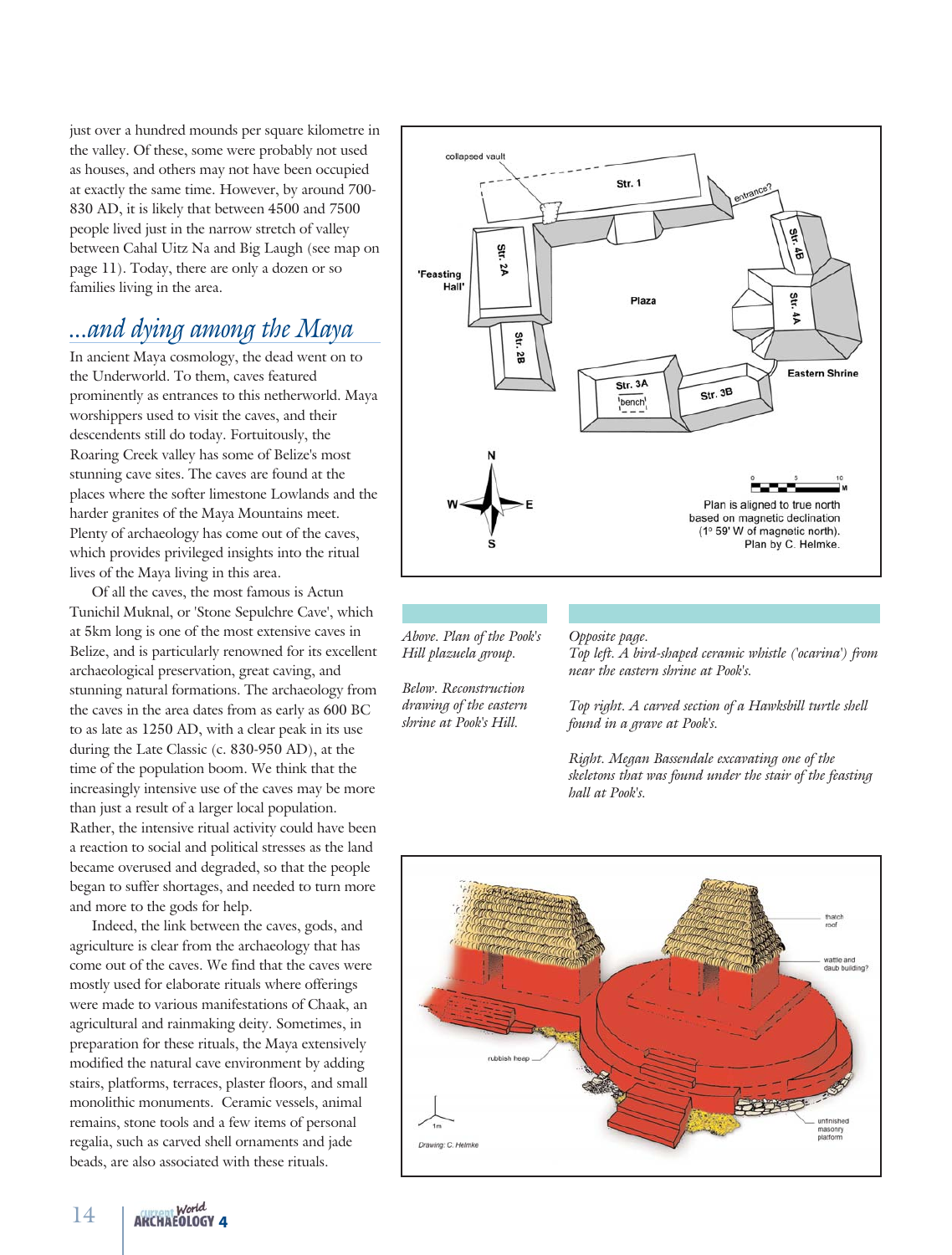